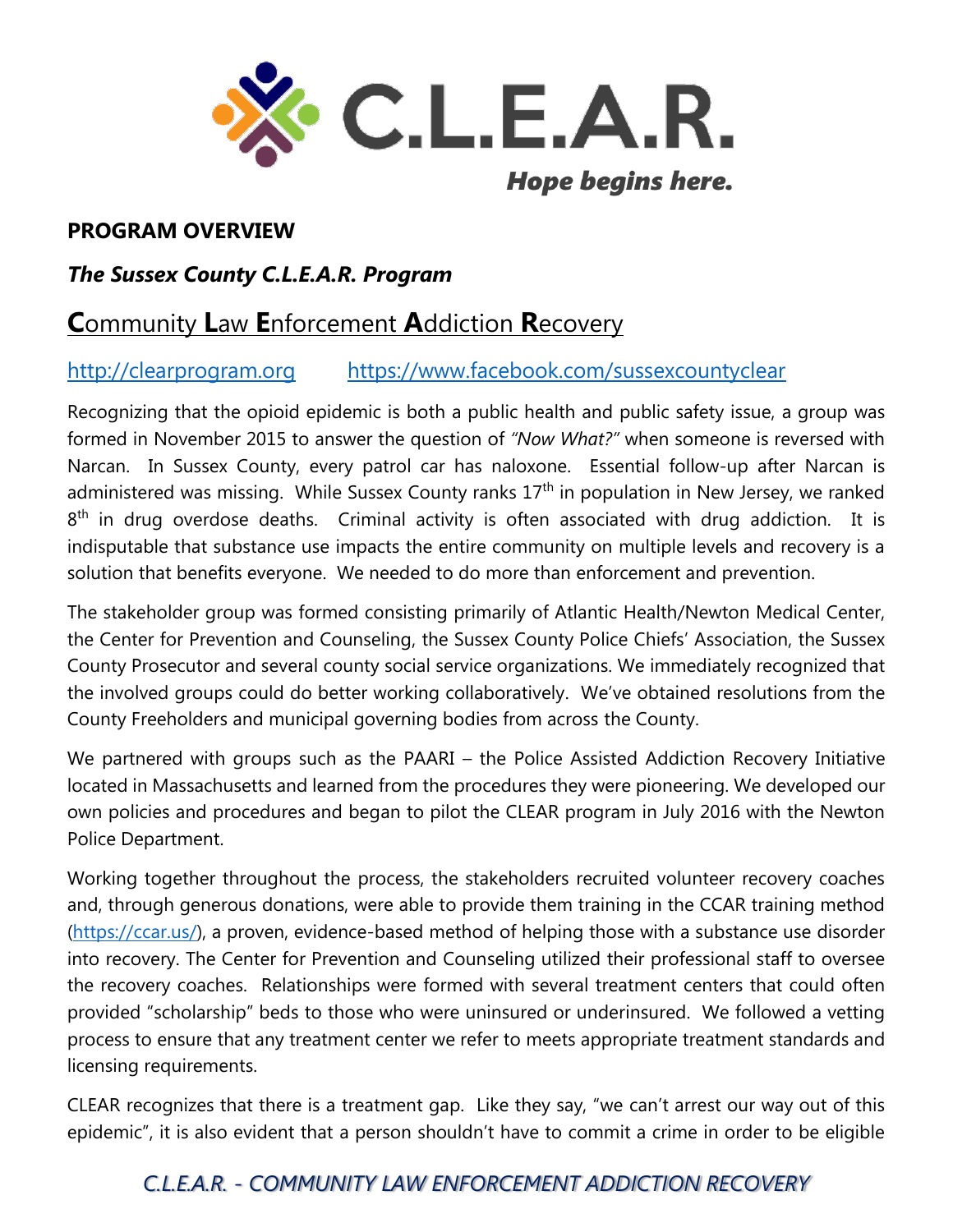for treatment when they can't afford it. CLEAR aims to improve access to treatment BEFORE a person is involved in the criminal justice system where they may receive treatment through probation or Drug Court. NJ Law supports the establishment of the CLEAR program with the LAW ENFORCEMENT ASSISTED ADDICTION AND RECOVERY REFERRAL PROGRAM | NJSA 30:6C-11 et seq. (2016).

CLEAR encourages those struggling with addiction to come to the Police Department, surrender any drugs or paraphernalia without fear of arrest or prosecution and meet with an Officer who will determine their eligibility for the program. Generally, screening for eligibility determines if they're wanted, if they're the target of an investigation, if they're a registered sex offender, if they're on probation or parole or if they may pose a danger to volunteers.

Once eligible, they meet with a recovery coach and are guided into appropriate detox and/or treatment with continued follow up contact into sustaining recovery. We also have family recovery coaches who have training to assist families of those struggling with addiction.

Since beginning in Newton in July 2016, hundreds of people contacted CLEAR for assistance, 54 individuals with a substance use disorder have been helped; connected to peer recovery coaches, accessed treatment and are working toward or are in recovery. Numerous families have been assisted with connection to family recovery coaches, helping to steer their loved ones into recovery.

The evidence based approach of the C.L.E.A.R. Program is effective and it is *clear* that the collaborative efforts of the professionals in law enforcement, healthcare, prevention agencies and social services is making a positive difference in Sussex County.

Recently, the C.L.E.A.R. Program was expanded to six additional police department in Sussex County, helping to multiply our outreach and effectiveness. We continue to seek funding for the program and to develop more relationships with treatment providers.

Additional projects that the Newton Police Department is involved with include the following:

- The #NotEvenOnce training program for High School students <http://manchesterpolicenj.com/not-even-once/>
- Opioid Overdose Recovery Program (OORP) [http://www.state.nj.us/humanservices/dmhas/provider/funding/DMHAS\\_OORP\\_RFP\\_033017.pdf](http://www.state.nj.us/humanservices/dmhas/provider/funding/DMHAS_OORP_RFP_033017.pdf)
- Law Enforcement Against Drugs (LEAD) <http://leadrugs.org/>
- Project Medicine Drop <http://www.njconsumeraffairs.gov/meddrop/Pages/default.aspx>
- CONTACT: Chief Michael S. Richards Newton Police Department Phone: (973)383-2525 email: [mrichards@newtonpolice.org](mailto:mrichards@newtonpolice.org)

# *C.L.E.A.R. - COMMUNITY LAW ENFORCEMENT ADDICTION RECOVERY*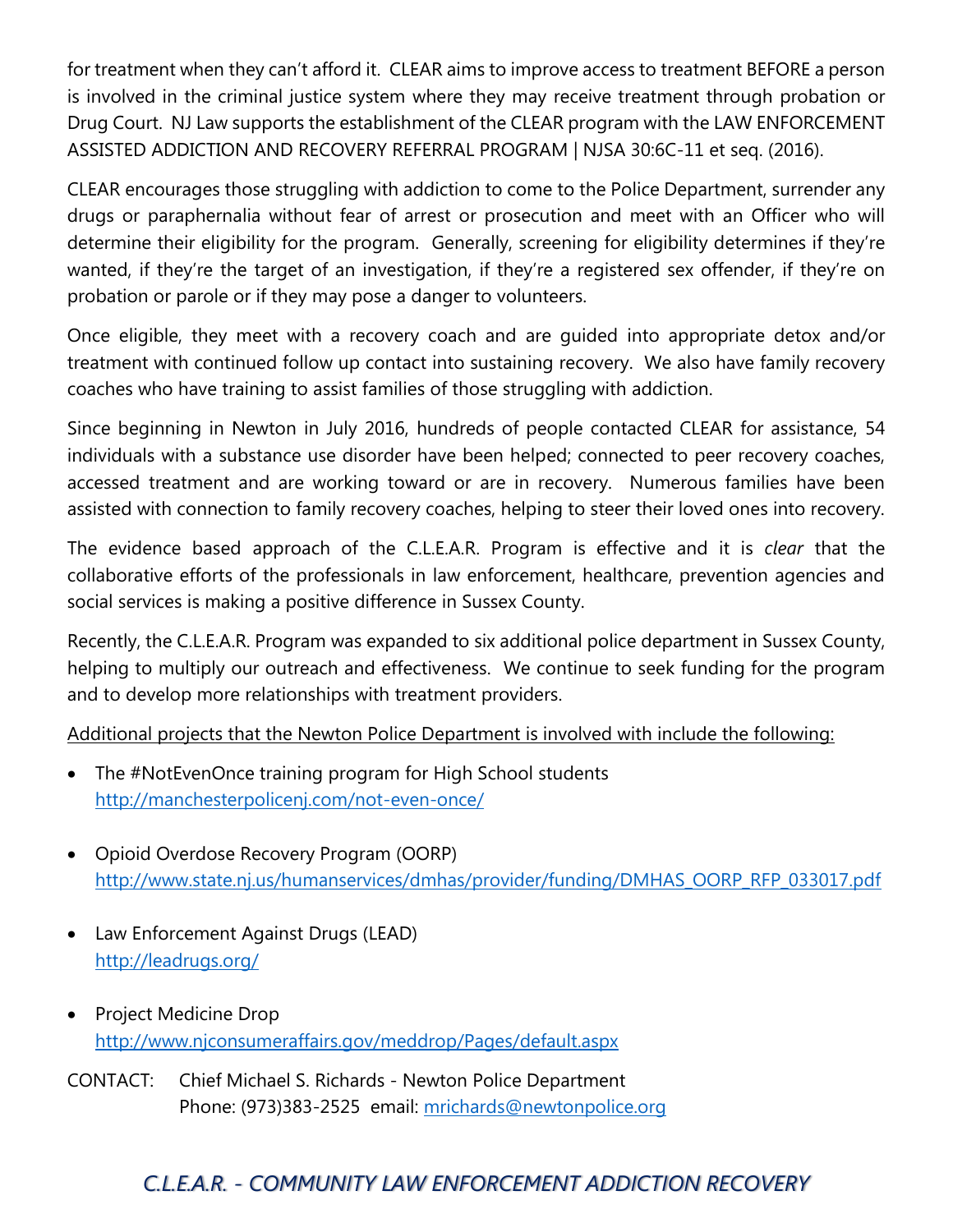

# **COMMUNITY LAW ENFORCEMENT ADDICTION RECOVERY**

It is well-established that drug use and addiction is a major problem that impacts all of us on multiple levels; individuals, families and communities bear the many ill-effects that it has on our safety, health and the economy. The alarming reality of the heroin/opiate epidemic, in particular, has created an urgent need to work together to reverse these trends.

We also recognize that for any anti-drug program to be effective, strong enforcement must be supported by an effort to reduce the demand for illegal substances and this is best accomplished through continued prevention education along with improved access to treatment and recovery support.

The mission of the **Sussex County C.L.E.A.R. Program** is to form a collaborative network of professionals in our community who will facilitate medical intervention, improved access to treatment and recovery support for those struggling with drug addiction who seek assistance, without fear of arrest or prosecution, in order to make a positive difference in the quality of life for individuals, families and our entire community.

Visit clearprogram.org for more information.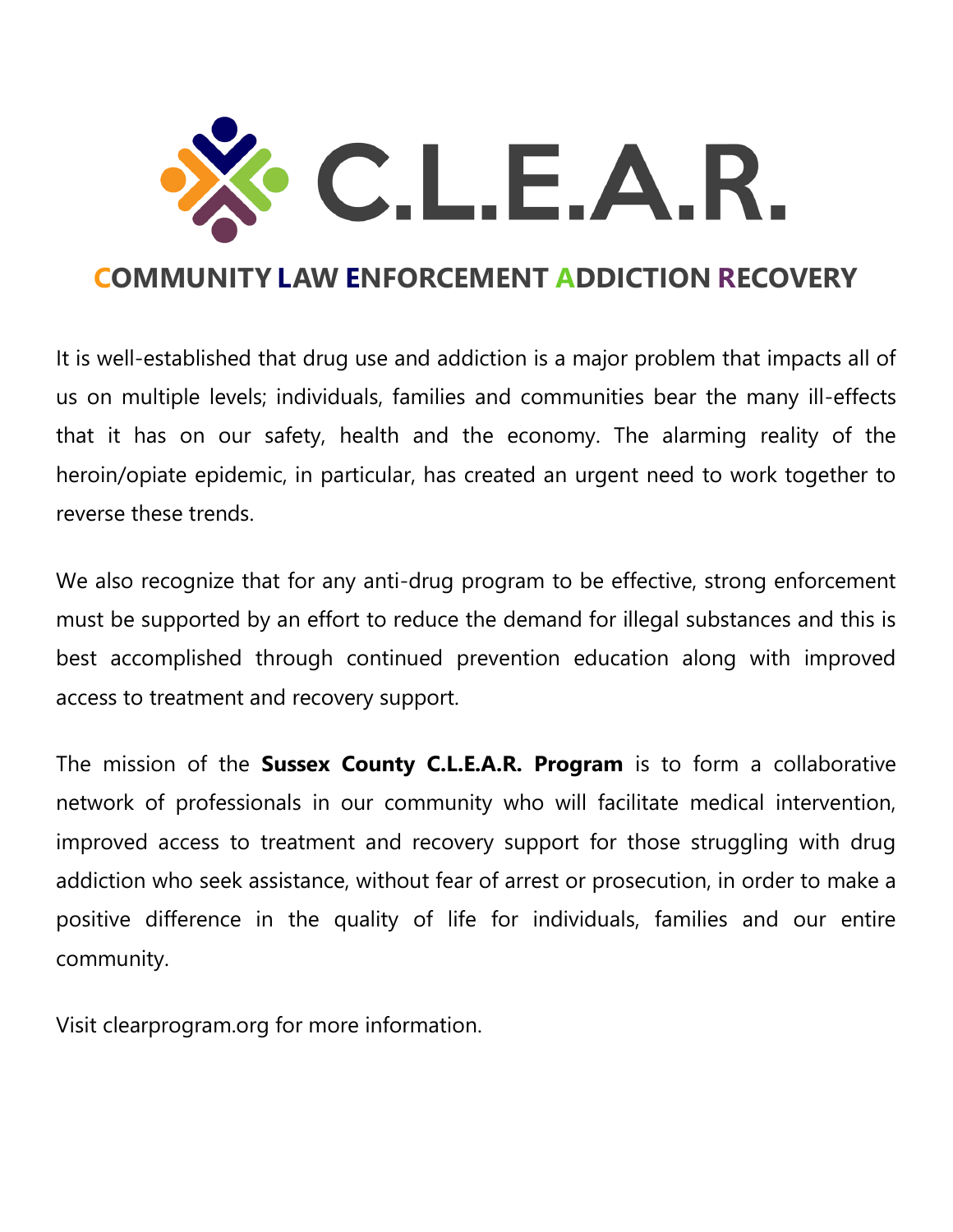

**The Sussex County C.L.E.A.R. Program** is pleased to announce that 6 more Police Departments throughout Sussex County will be accepting C.L.E.A.R. participants. Since beginning in Newton in July 2016, 54 individuals struggling with a substance use disorder have been helped; connected to peer recovery coaches, accessed treatment and are working toward or are in recovery. Numerous families have been assisted with connection to family recovery coaches, helping to steer their loved ones into recovery.

The evidence based approach of the C.L.E.A.R. Program is effective and it is *clear* that the collaborative efforts of the professionals in law enforcement, healthcare, prevention agencies and social services is making a positive difference in Sussex County. The Center for Prevention and Counseling has been an invaluable partner in the development of the C.L.E.A.R. Program and management of the volunteer recovery coaches. Atlantic Health System as well as other organizations, businesses and treatment providers who have given their support has been crucial, and the leadership and support of the Sussex County Police Chiefs' Association and our County Prosecutor, Francis Koch, has been vital in this effort.

Since piloting C.L.E.A.R. in Newton over the past year, the program has been further refined and recovery coaches have been recruited and trained. Training was provided in September to Law Enforcement Officers from each of the departments new to the C.L.E.A.R. Program, and through October, policies and procedures were implemented in each department to make them ready to perform intake screening for C.L.E.A.R. Program participants. We emphasize that all departments support and refer individuals to this program and it is available to all residents who can go to any of the below listed, conveniently located police agencies.

## **Vernon Police Chief Randy Mills – C.L.E.A.R. started 11/6**

"The Vernon Police Department is excited to start the C.L.E.A.R. Program in an attempt to help our community. In just the past week we have lost two more lives to opioid related deaths. These unnecessary deaths can be prevented, and we look forward to being part of the solution."

## **Hardyston Police Chief Bret Alemy - C.L.E.A.R. started 11/6**

"Our department is proud to join with other law enforcement within our county as we continue to bridge the gap between addiction and recovery through collaborative efforts within both the law enforcement and the healthcare communities. Identification of addiction and offering a pathway to hope where there was literally none, serves not only the addict, but our entire community by way of reduced crime, lower overall healthcare costs and of course, personal health and productivity."

# *COMMUNITY LAW ENFORCEMENT ADDICTION RECOVERY*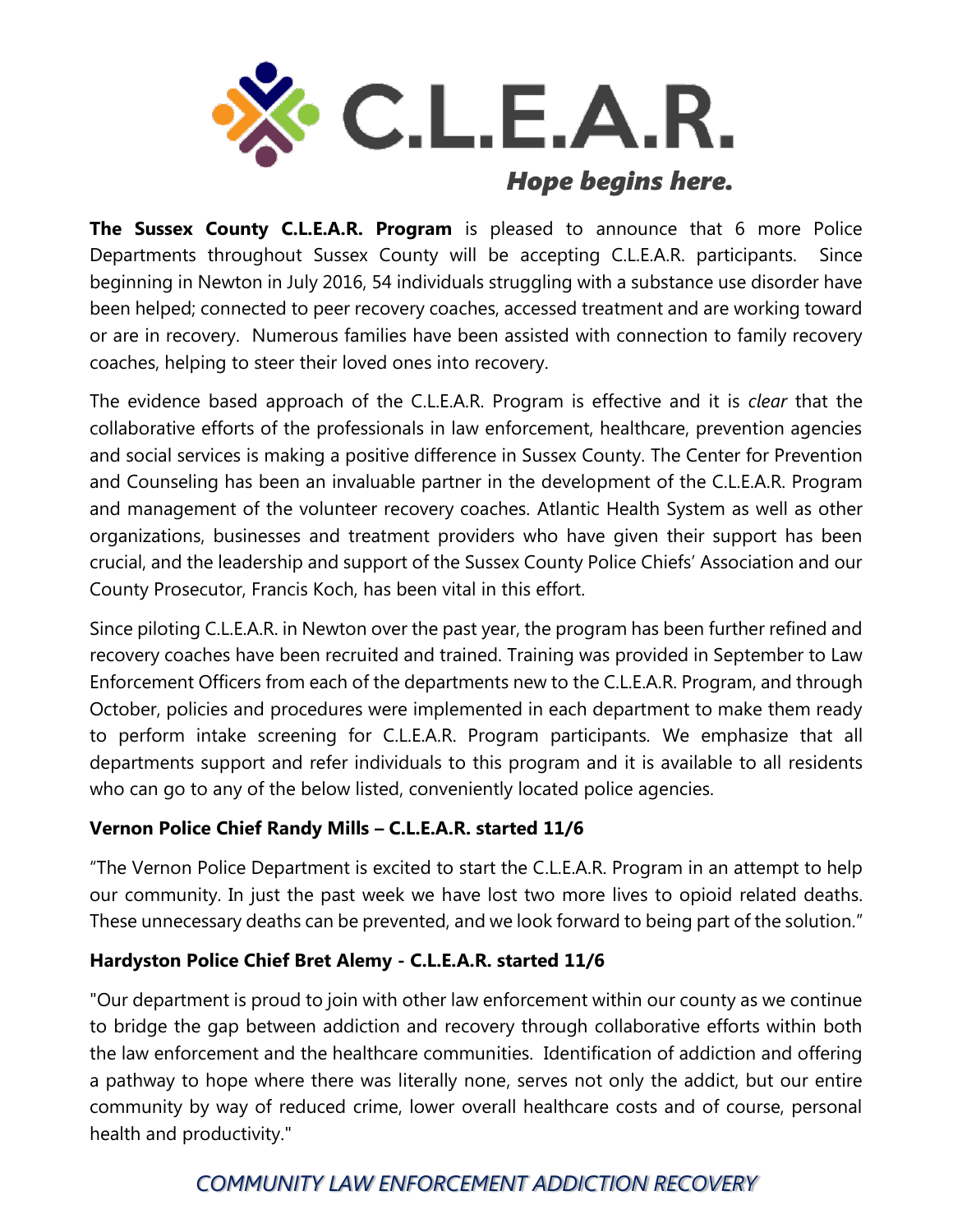## **Sparta Police Chief Neil Spidaletto - C.L.E.A.R. started 11/7**

"Sparta Police Department is proud and committed to be part of the C.L.E.A.R. Program. This epidemic has affected all areas of our society. If we can provide assistance in offering help through the Center for Prevention and Counseling to those that are seeking help, Sparta Officers will provide this support. I am more than happy to work with Chief Richards and other Chiefs in this county to try make a difference for those struggling with addiction, their families and our community."

## **Andover Police Chief Eric Danielson - C.L.E.A.R. starts 11/13**

"The Andover Township Police Department continues to support efforts to help community members combat substance use disorders by providing an avenue for assistance. We are pleased to be a part of a solution to a growing epidemic and feel the partnerships developed have given us an opportunity to better serve our community and those around us."

## **Byram Police Chief Pete Zabita - C.L.E.A.R. starts 11/13**

"The Byram Township Police Department is pleased that we're able to unite with the other police departments in the county to provide this service to our residents. Every effort must be made by our government agencies and our residents to combat the current opioid crisis in our communities."

### **Franklin Police Chief Eugene McInerney - C.L.E.A.R. starts 11/15**

"Now more than ever, education and assistance need to be provided to those suffering from addiction as well as their families. The opioid crisis, recently nationally recognized as one of the greatest threats to our society and our nation's youth, needs to be aggressively addressed. The Franklin Borough Police Department is enthusiastically committed to the success of the C.L.E.A.R. Program, as it is a phenomenal tool in step with the Franklin Borough Police Department's commitment to preserving the quality of life in the community we serve."

### **Sussex County Prosecutor Francis Koch**

"The expansion of the C.L.E.A.R. Program into the additional six (6) police departments in Sussex County is a momentous occasion. This expansion will now make the incredibly successful C.L.E.A.R. Program even more accessible to all residents in Sussex County. The C.L.E.A.R. Program is a vital tool in our fight against the opioid epidemic. Although C.L.E.A.R. alone will not solve the epidemic, it is one of the essential building blocks for a community to address it. I am excited to be a partner in this program and I look forward to working with all of the police departments and the community to encourage individuals with substance use disorders to come in and help them find their road to RECOVERY."

# *COMMUNITY LAW ENFORCEMENT ADDICTION RECOVERY*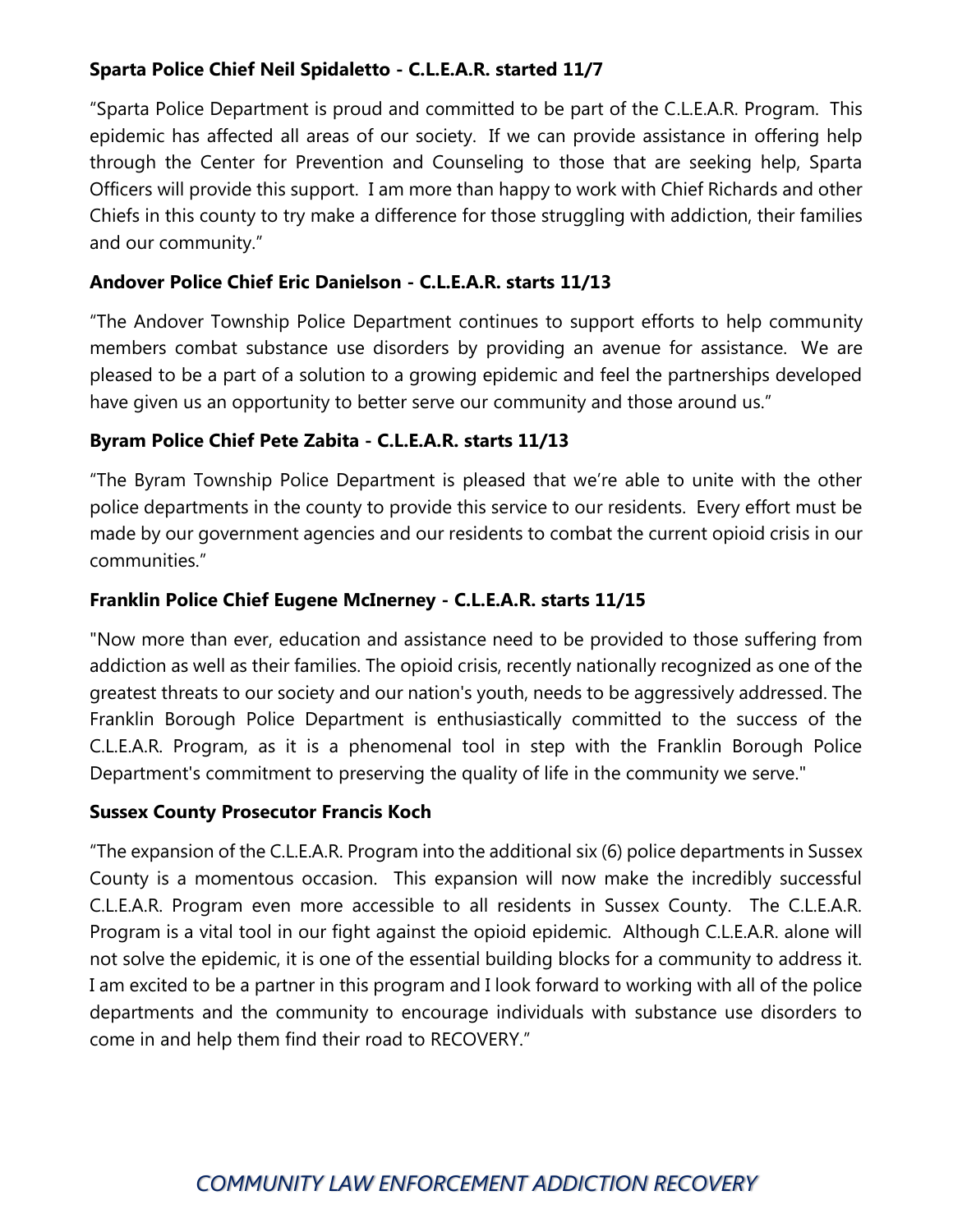## **SUSSEX COUNTY C.L.E.A.R. PROGRAM MISSION STATEMENT**

It is well-established that drug use and addiction is a major problem that impacts all of us on multiple levels; individuals, families and communities bear the many ill-effects that it has on our safety, health and the economy. The alarming reality of the heroin/opiate epidemic, in particular, has created an urgent need to work together to reverse these trends.

We also recognize that for any anti-drug program to be effective, strong enforcement must be supported by an effort to reduce the demand for illegal substances and this is best accomplished through continued prevention education along with improved access to treatment and recovery support.

The mission of the **Sussex County C.L.E.A.R. Program** is to form a collaborative network of professionals in our community who will facilitate medical intervention, improved access to treatment and recovery support for those struggling with drug addiction who seek assistance, without fear of arrest or prosecution, in order to make a positive difference in the quality of life for individuals, families and our entire community.

Please visit the website at<http://clearprogram.org/> to learn how to get help and learn how you can help be part of the solution to this community crisis.

### FOR FURTHER INFORMATION, PLEASE CONTACT:

**Katie Calvacca** Recovery Support Coordinator | The Center Phone: (973)940-2966 | E-mail: [katie@centerforprevention.org](mailto:katie@centerforprevention.org)

**Becky Carlson** Executive Director, Center for Prevention and Counseling Phone (973)383-4787 | E-mail: [becky@centerforprevention.org](mailto:becky@centerforprevention.org)

### **Chief Michael Richards**

Newton Police Department | President of Sussex County Police Chiefs' Association Phone: (973)383-2525 | E-mail: [mrichards@newtonpolice.org](mailto:mrichards@newtonpolice.org)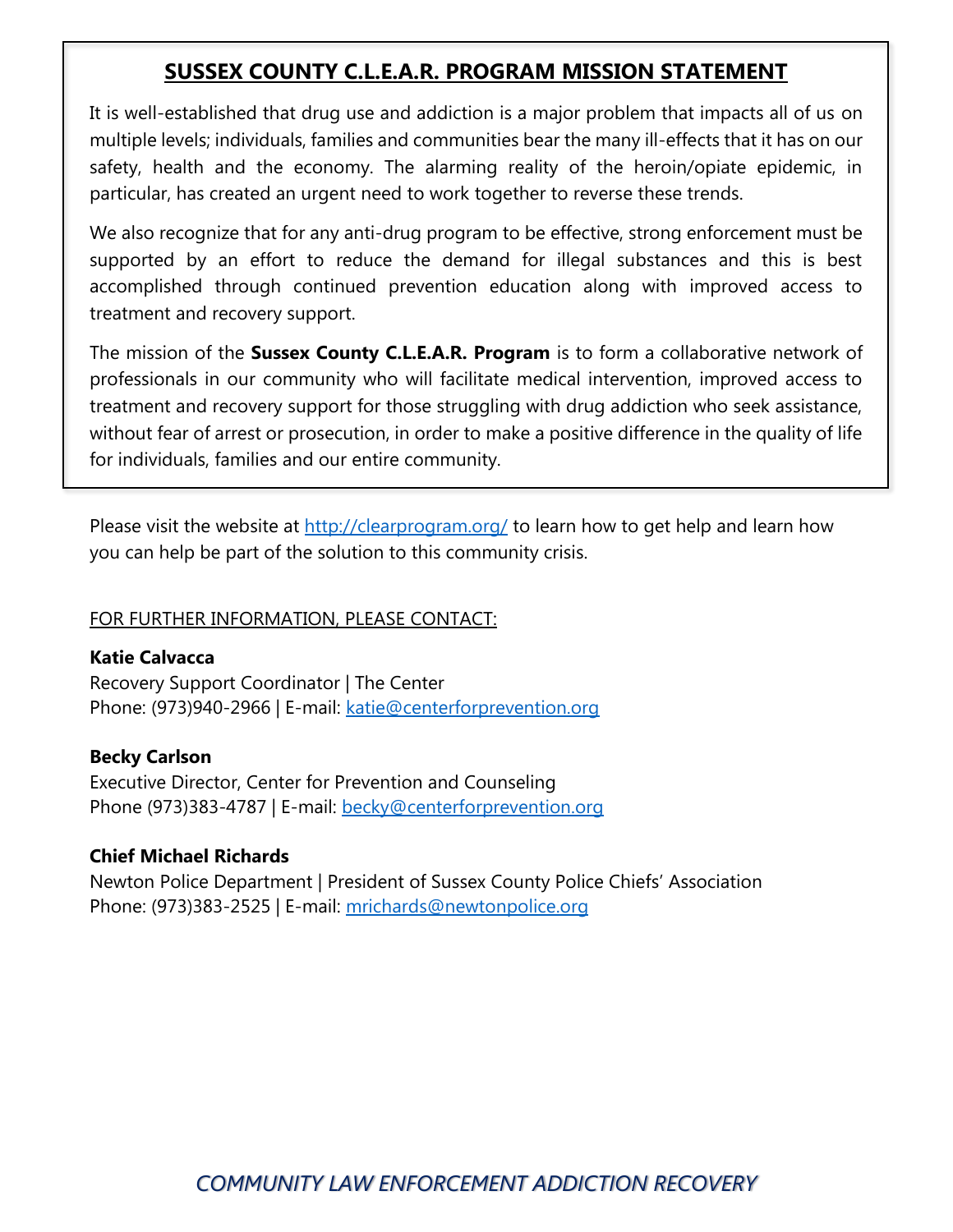#### **30:6C-11 Findings, declarations relative to substance abuse recovery assistance.**

1. The Legislature finds and declares that:

 a. According to the Centers for Disease Control and Prevention, the rate of heroin and opioid-related deaths in the United States has nearly tripled since 2010.

 b. New Jersey's overdose death rate is currently more than three times the national rate, and overdose is the leading cause of accidental death in the State.

 c. Data show that treatment for heroin and opioid addictions have become spread evenly across all of the State's demographics.

 d. Increasing access to treatment without fear of arrest or law enforcement action is essential to persuade those who suffer from addiction to receive the treatment they need.

 e. In certain parts of the State and in other jurisdictions, increased access to treatment has resulted from collaborative efforts of law enforcement, community professionals, and volunteers providing support to those who need additional assistance in seeking treatment.

 f. The establishment of law enforcement assisted addiction and recovery referral programs would provide additional support necessary to assist many of those who need treatment by encouraging those suffering from heroin and opioid addiction to seek recovery; helping to distribute life-saving drugs to prevent and treat overdoses; and connecting people suffering from heroin and opioid addiction with treatment programs and facilities.

L.2016, c.58, s.1.

### **30:6C-12 Establishment of law enforcement assisted addiction and recovery referral program.**

 2. The Director of the Division of Mental Health and Addiction Services in the Department of Human Services, in consultation with the Attorney General, shall provide for the establishment, upon the request of the department or force, of a law enforcement assisted addiction and recovery referral program in accordance with section 5 of P.L.2016, c.58 (C.30:6C-15). In providing for the establishment of these programs, the director shall:

 a. prescribe by regulation requirements for a law enforcement department to establish, or otherwise authorize the operation within that department, of a law enforcement assisted addiction and recovery referral program;

 b. develop and implement guidelines for the recruitment and training of law enforcement officers and personnel, volunteers, and treatment providers to participate in the program, provided that law enforcement officers may refer or transport program participants to a program volunteer or to a treatment provider for substance abuse recovery services, health care services, including mental health services, medication-assisted drug treatment services, and other substance abuse treatment services but shall not be involved in the provision of such services;

 c. support and facilitate, to the maximum extent practicable, the linkage of law enforcement assisted addiction and recovery referral programs to facilities and programs that may provide appropriate substance abuse recovery services, health care services, including mental health services, medication-assisted drug treatment services, and other substance abuse treatment services to program participants;

 d. coordinate with law enforcement officials, personnel, and program volunteers to ensure that individuals seeking to participate in the program are treated with respect, care, and compassion;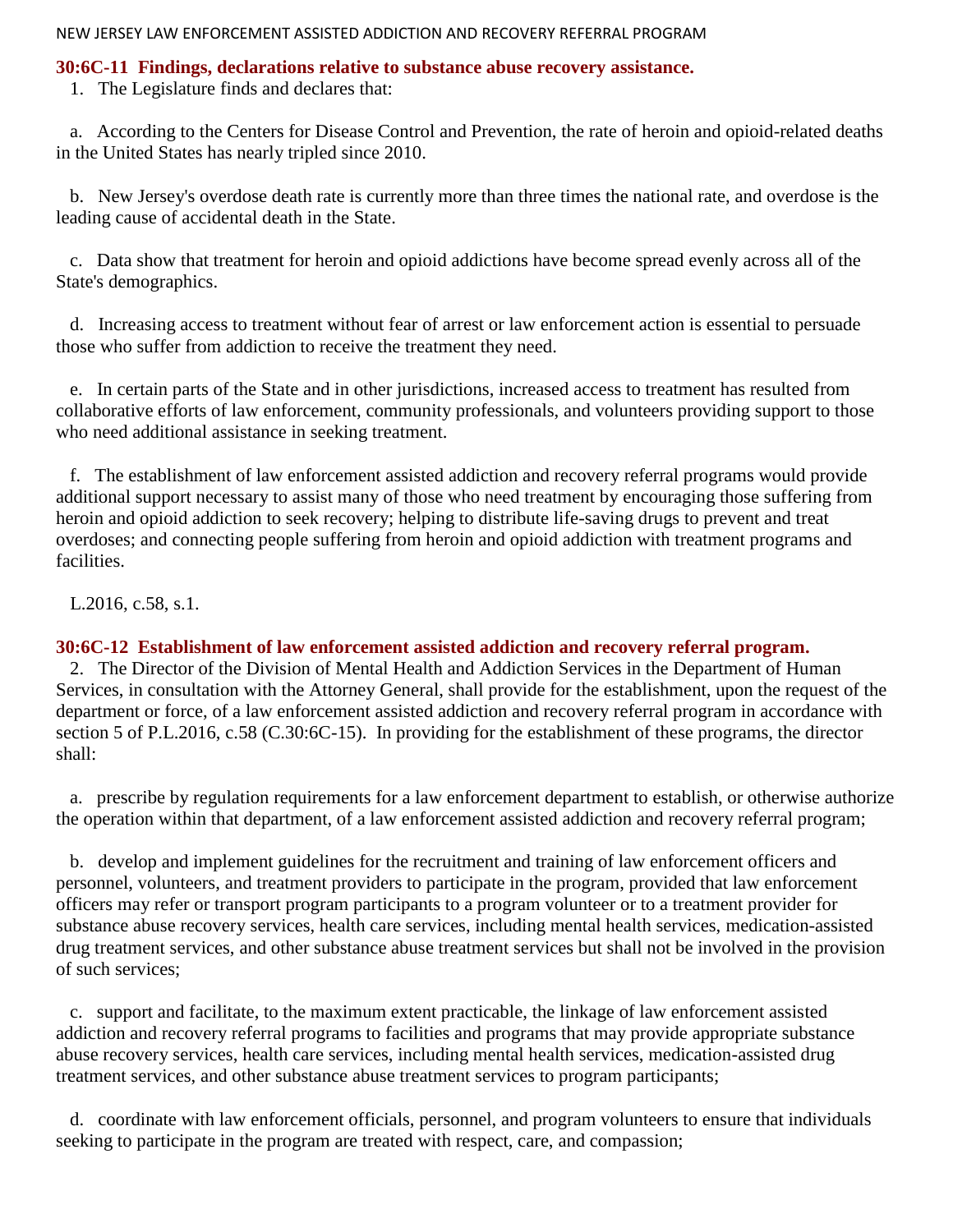e. establish eligibility requirements for participation in the program which shall include, but not be limited to, the provisions of P.L.2016, c.58 (C.30:6C-11 et seq.);

 f. develop and implement procedures for determining eligibility to participate in the program, including, but not limited to, conducting a wanted person check pursuant to section 1 of P.L.2003, c.282 (C.30:4-91.3c) on each potential program participant; and

 g. provide procedures for maintaining the confidentiality of information pertaining to the identity, diagnosis, treatment and health information of any program participant.

L.2016, c.58, s.2.

#### **30:6C-13 Participation upon approval by governing body.**

 3. Upon approval by the governing body of the county or municipality, as the case may be, a county police department or force established pursuant to N.J.S.40A:14-106 or municipal police department or force established pursuant to N.J.S.40A:14-118 may participate in a law enforcement assisted addiction and recovery referral program established in accordance with P.L.2016, c.58 (C.30:6C-11 et seq.). Law enforcement officers participating in a law enforcement assisted addiction and recovery referral program established pursuant to this section may refer or transport program participants to a program volunteer for support, guidance and assistance, and may transport program participants to a treatment provider for substance abuse recovery services or health care services, but shall not otherwise be involved in the provision of such services.

L.2016, c.58, s.3.

### **30:6C-14 Determination of eligibility for participation.**

 4. a. For any individual who enters a law enforcement department seeking to participate in a law enforcement assisted addiction and recovery referral program, the chief law enforcement officer or a designee shall determine if the individual is currently under a sentence of probation. If an individual is determined to be on probation, any placement pursuant to the program shall be coordinated with the individual's probation officer.

b. An individual shall be ineligible to participate in the program if:

 (1) the individual is required to register as a sex offender pursuant to section 2 of P.L.1994, c.133 (C.2C:7- 2);

(2) the individual has an outstanding arrest warrant or pending criminal charges;

(3) the individual is under 18 years of age and does not have the consent of a parent or guardian; or

 (4) the chief law enforcement officer or a designee expresses the reasonable belief that the officer, personnel, or others could be seriously harmed by the individual.

 c. If at any time the individual is determined to be in need of medical assistance, the law enforcement officer or personnel shall immediately seek emergency medical assistance for the individual.

L.2016, c.58, s.4.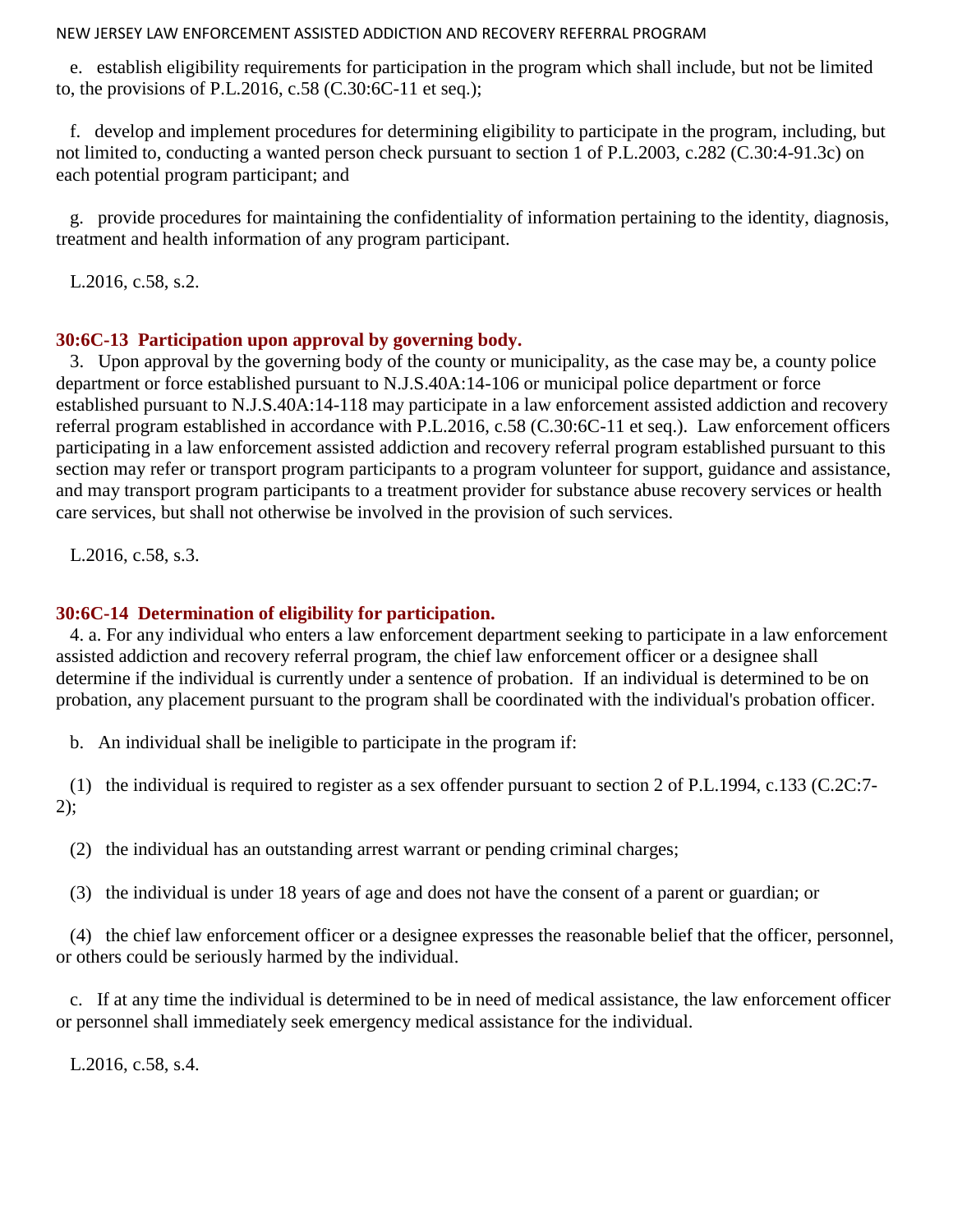### **30:6C-15 Compliance with requirements.**

 5. A law enforcement assisted addiction and recovery referral program established pursuant to P.L.2016, c.58 (C.30:6C-11 et seq.) shall comply with the following requirements:

 a. Individuals who voluntarily enter a law enforcement department and request help with their addiction pursuant to the law enforcement assisted addiction and recovery referral program shall immediately be screened for eligibility to participate pursuant to the criteria set forth in section 4 of P.L.2016, c.58 (C.30:6C-14).

 b. Eligibility for participation is specifically and exclusively limited to individuals who voluntarily enter a law enforcement department to request assistance with their addiction.

 c. All law enforcement personnel having contact with an individual who enters a law enforcement department and requests assistance pursuant to the program shall be professional, compassionate, and understanding at all times.

 d. If, at the time of requesting assistance pursuant to the program or upon being accepted to participate in the program, an individual who is in possession of a controlled dangerous substance, controlled dangerous substance analog, or drug paraphernalia and advises a law enforcement officer of that possession and voluntarily surrenders the substance, analog or paraphernalia to the law enforcement officer shall not be arrested, charged, prosecuted or convicted for:

 (1) obtaining, possessing, using, being under the influence of, or failing to make lawful disposition of a controlled dangerous substance or controlled substance analog pursuant to subsection a., b. or c. of N.J.S.2C:35- 10;

 (2) acquiring or obtaining possession of a controlled dangerous substance or controlled substance analog by fraud pursuant to N.J.S.2C:35-13;

 (3) unlawfully possessing a controlled dangerous substance that was lawfully prescribed or dispensed pursuant to section 9 of P.L.1999, c.90 (C.2C:35-24); or

 (4) using or possessing with intent to use drug paraphernalia pursuant to N.J.S.2C:36-2 or for having under his control or possessing a hypodermic syringe, hypodermic needle, or any other instrument adapted for the use of a controlled dangerous substance or a controlled substance analog pursuant to subsection a. of N.J.S.2C:36- 6.

The materials shall be collected and secured for later destruction in accordance with established procedures.

 e. A person shall not question the individual in an effort to collect intelligence, determine the origins of any controlled dangerous substance, controlled dangerous substance analog, or drug paraphernalia relinquished by the individual, or take any other action which may discourage individuals from seeking to participate in the program without fear of arrest or law enforcement action; provided, however, that nothing in this subsection shall preclude the individual from voluntarily providing information concerning the origins of any controlled dangerous substance, controlled dangerous substance analog, or drug paraphernalia relinquished by the individual.

 f. The law enforcement officer or personnel having initial contact with the individual shall immediately notify the chief law enforcement officer or designee that an individual is requesting assistance with the individual's addiction.